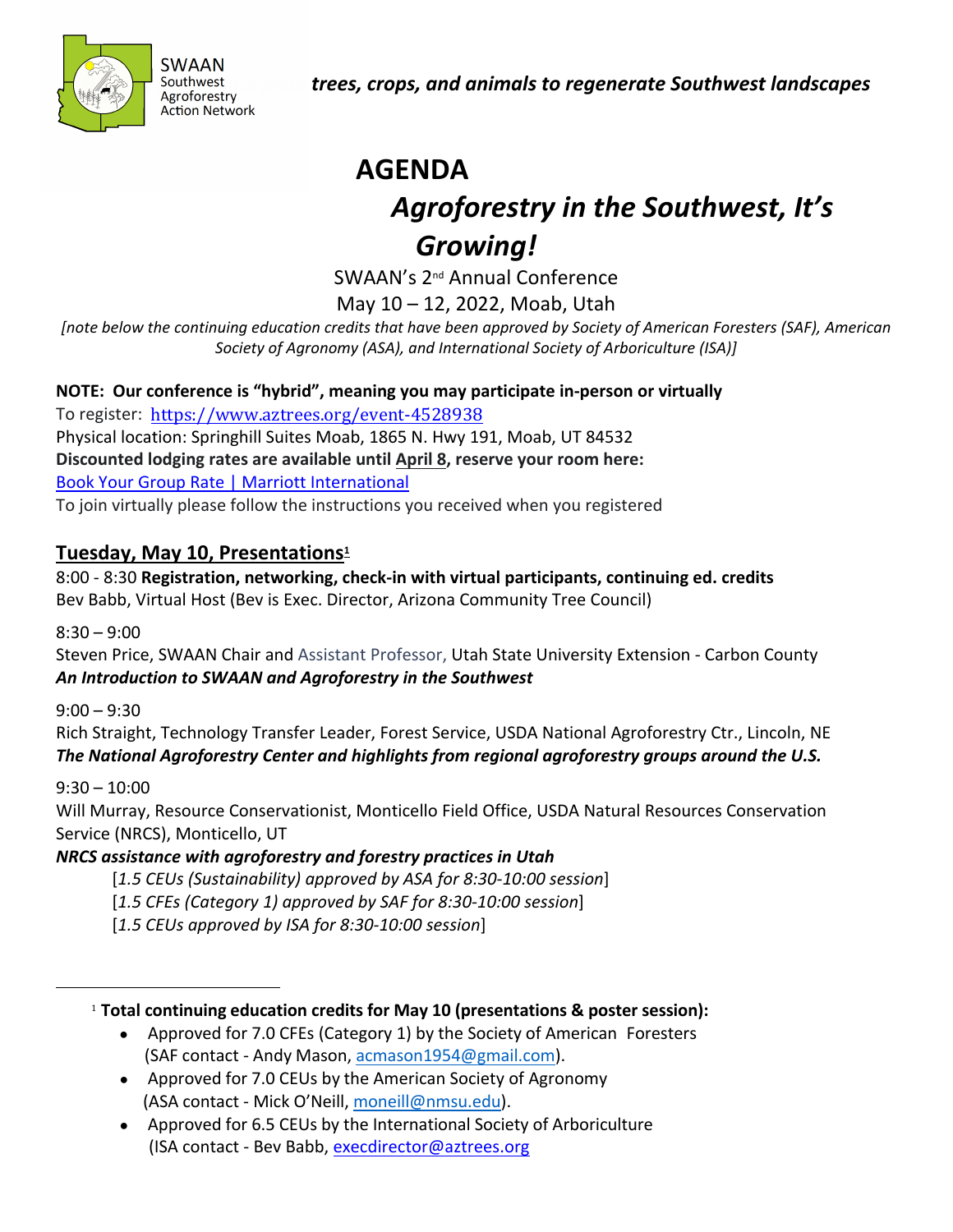Page 2 – SWAAN agenda, May 10 – 12, 2022

10:00 – 10:15 **BREAK** 10:15 – 11:00 Kat Alicia Thompson, Regenerative Farmer *Edible Landscaping from an Indigenous Perspective*

11:00– 11:45 Kelly Bull, Permaculture Landscape Designer and Educator, Colorado Springs, CO *Mind Your Microbes: Permaculture Design for Optimal Soil Health*

11:45 – 12:00

Dr. James Allen, Professor, School of Forestry, College of the Environment, Forestry and Natural Sciences, Northern Arizona University, Flagstaff, AZ

#### *Closing thoughts from our morning session*

[*1.5 CEUs (Sustainability) approved by ASA for 10:15-12:00 session*]

[*1.5 CFEs (Category 1) approved by SAF for 10:15-12:00 session*]

[*1.5 CEUs approved by ISA for 10:15-12:00 session*]

#### **12:00 – 1:00 LUNCH AND NETWORKING (Lunch is provided)**

1:00– 1:45

Leah Potter-Weight, Education and Outreach Project Manager, Quivira Coalition, Santa Fe, NM *Collaborative agroforestry and silvopasture initiatives in the Southwest*

1:45 - 2:30

Jeff Adams, Permaculture and Watershed Restoration Practitioner, TerraSophia LLC, Moab, UT *Forest gardens, permaculture, and integrated water harvesting in Moab, UT*

 $2:30 - 3:15$ 

Denise Devynck, Founder, Director of Permaculture Design School, PDC Permaculture Inst., BSW BYU *Utah Valley Permaculture Classroom Gardens & Greenhouse School Ecosystem Restoration* 

[*2.0 CEUs (Sustainability) approved by ASA for 1:00-3:15 session*] [*2.0 CFEs (Category 1) approved by ASA for 1:00-3:15 session* [*2.0 CEUs approved by ISA for 1:30-3:15 session*]

**3:15 – 3:30 BREAK** 

 $3:30 - 4:15$ Chris Jones, Cooperative Extension, Agriculture & Natural Resources, University of Arizona, Globe, AZ *Community Heritage Apple Tree Orchard with the City of Payson, AZ*

 $4:15 - 4:45$ Steve Price, SWAAN Chair *Facilitated group discussion of this afternoon's session and agroforestry potential in the Southwest* [*1.0 CEU (Sustainability) approved for 3:30-4:45 session by ASA*] [*1.0 CFE (Category 1) approved for 3:30-4:45 session by SAF*]

[*1.0 CEU approved by ISA for 3:30-4:45 session*]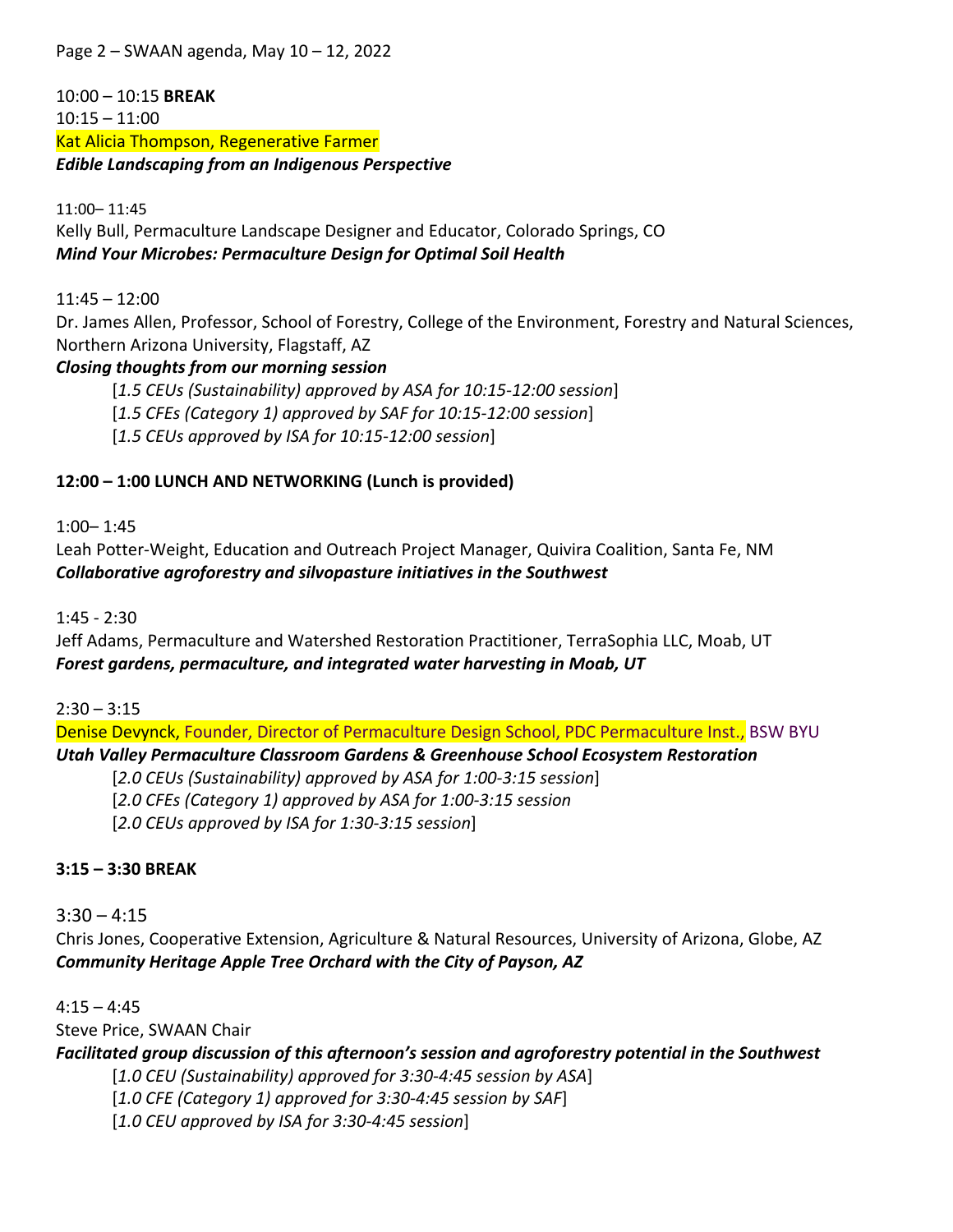Page 3 – SWAAN agenda, May 10 – 12, 2022

#### **4:45 – 5:00 BREAK**

**5:00 – 7:00** 

#### *Poster Session with light appetizers and beverages*

[*1.0 CEU (Sustainability) approved by ASA for poster session*]

[*1.0 CFE (Category 1) approved by SAF for poster session*]

[*0.5 CEU approved by ISA for poster session*]

*All are welcome to present posters, meet and greet. Please submit your poster proposal: <https://podio.com/webforms/26763946/2039058>*

## **Wednesday, May 11, Field tour<sup>2</sup>**

(Meet 8:00am at Springhill/Fairfield hotel parking lot (carpool to sites in Castle Valley/Moab)

 $9:00 - 10:30$ Pam Hackey, Castle Valley landowner *Establishing a home-scale food forest*

 $10:30 - 11:30$ Eric Secrist, Castle Valley landowner *Dual use trees and silvopasture in a remnant historical orchard*

11:30 – 12:30 Kara Dohrenwend, Rim-to-rim Restoration & Wildland Scapes *Mulberry Native Plant Propagation Center*

 $12:30 - 1:00$ Lunch at Rocky Rapid Ramp or Big Bend C.G.

 $1:00 - 2:00$ Dr. Roslynn Brain McCann, USU Extension Sustainable Communities Specialist *BEE Inspired Gardens – Community supported permaculture landscapes, USU Downtown Campus*

 $2:00 - 3:00$ Dr. Roslynn Brain McCann, USU Extension Sustainable Communities Specialist *Homestead grey water system*

 $3:00 - 4:00$ Emily Roberson, YGP Executive Director *Youth Garden Project*

- <sup>2</sup> **Continuing education credits for May 11 (Field Tour):**
- Approved for 6.5 CFEs (Category1) by SAF
- Approved for 6.5 CEUs by ASA
- No CEUS approved by ISA